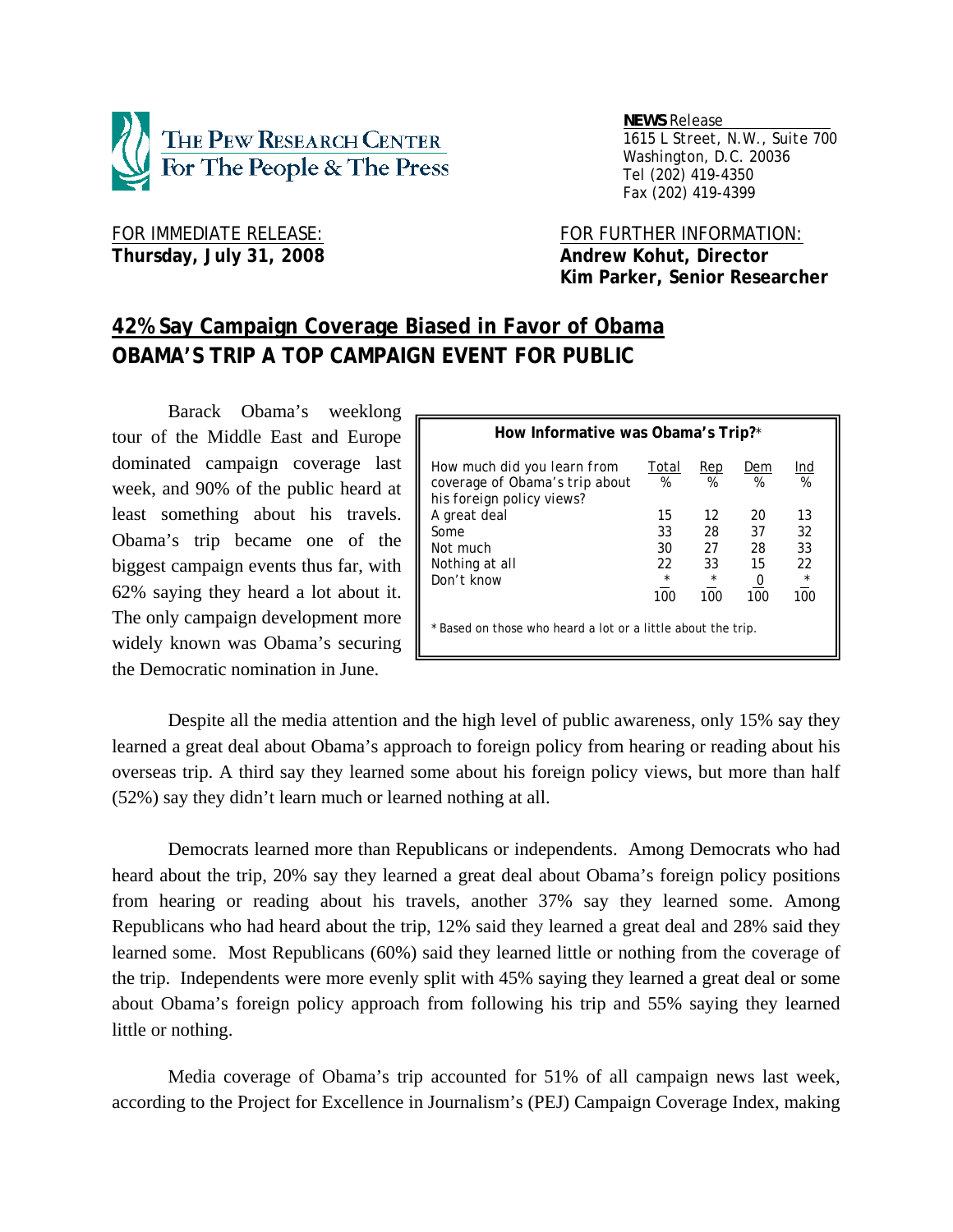it one of the most heavily covered campaign stories of the year. As has been the case throughout the general election campaign, media coverage of Obama outweighed that of Republican John McCain last week by a significant margin: 81% of the campaign stories analyzed by PEJ prominently featured the Illinois senator, while 53% featured McCain. Obama has enjoyed a persistent advantage over McCain in terms of public visibility, and last week the gap between the two candidates was the widest it has been. Fully 77% of the public said Obama was the candidate they heard the most about in the news last week, only 9% named McCain.

### **Widespread Perceptions of Press Bias**

 The media's sustained focus on the Obama campaign has raised questions about press bias. Overall, 42% of the public say that in covering the presidential election, the press has shown bias in favor of Obama. Only 6% say the press has been biased in favor of McCain, and 42% say the press has shown no bias at all.

 Republicans overwhelming believe the press has been biased toward Obama (71%). Even many Democrats say the press has been biased in favor of Obama (28%), while 42% of independents see some bias toward Obama.

| Many Still See Press Bias in Favor of Obama |                                                     |                                 |                                       |  |  |  |  |
|---------------------------------------------|-----------------------------------------------------|---------------------------------|---------------------------------------|--|--|--|--|
| %                                           | Rep<br>%                                            | Dem<br>%                        | Ind<br>%                              |  |  |  |  |
| 42                                          | 71                                                  | 28                              | 42                                    |  |  |  |  |
| 6                                           |                                                     | 10                              | 6<br>40                               |  |  |  |  |
| 4                                           | 1                                                   | 3                               | 6                                     |  |  |  |  |
| 6<br>100                                    | 100                                                 | 100                             | $\frac{6}{100}$                       |  |  |  |  |
|                                             |                                                     |                                 |                                       |  |  |  |  |
|                                             |                                                     |                                 |                                       |  |  |  |  |
| 37                                          | 45                                                  | 35                              | 40<br>4                               |  |  |  |  |
| 40                                          |                                                     | 43                              | 41                                    |  |  |  |  |
| 7                                           | 5                                                   | 6                               | 8<br>7                                |  |  |  |  |
| 100                                         | 100                                                 | 100                             | 100                                   |  |  |  |  |
|                                             | Total<br>42<br>primaries, press has shown<br>8<br>8 | 24<br>$\overline{3}$<br>10<br>8 | 54<br>$\overline{5}$<br>10<br>32<br>6 |  |  |  |  |

 The public reacted similarly to the coverage of the two leading Democratic candidates near the end of the nomination contest. In early June, before Hillary Clinton decided to suspend her presidential campaign, 37% of the public said the press had shown bias in favor of Barack Obama in its coverage of the Democratic primaries. Only 8% said the press had been biased in favor of Clinton and 40% said the press had shown no bias. Republicans were much less likely to see bias in coverage of the primaries than in coverage of the general election campaign. Independents reacted about the same in each instance – 40% said the press was biased toward Obama in the primaries, and 41% said the press was not biased toward either candidate.

These findings are based on the most recent installment of the weekly *News Interest Index*, an ongoing project of the Pew Research Center for the People & the Press. The index, building on the Center's longstanding research into public attentiveness to major news stories, examines news interest as it relates to the news media's agenda. The weekly survey is conducted in conjunction with The Project for Excellence in Journalism's *News Coverage Index*, which monitors the news reported by major newspaper, television, radio and online news outlets on an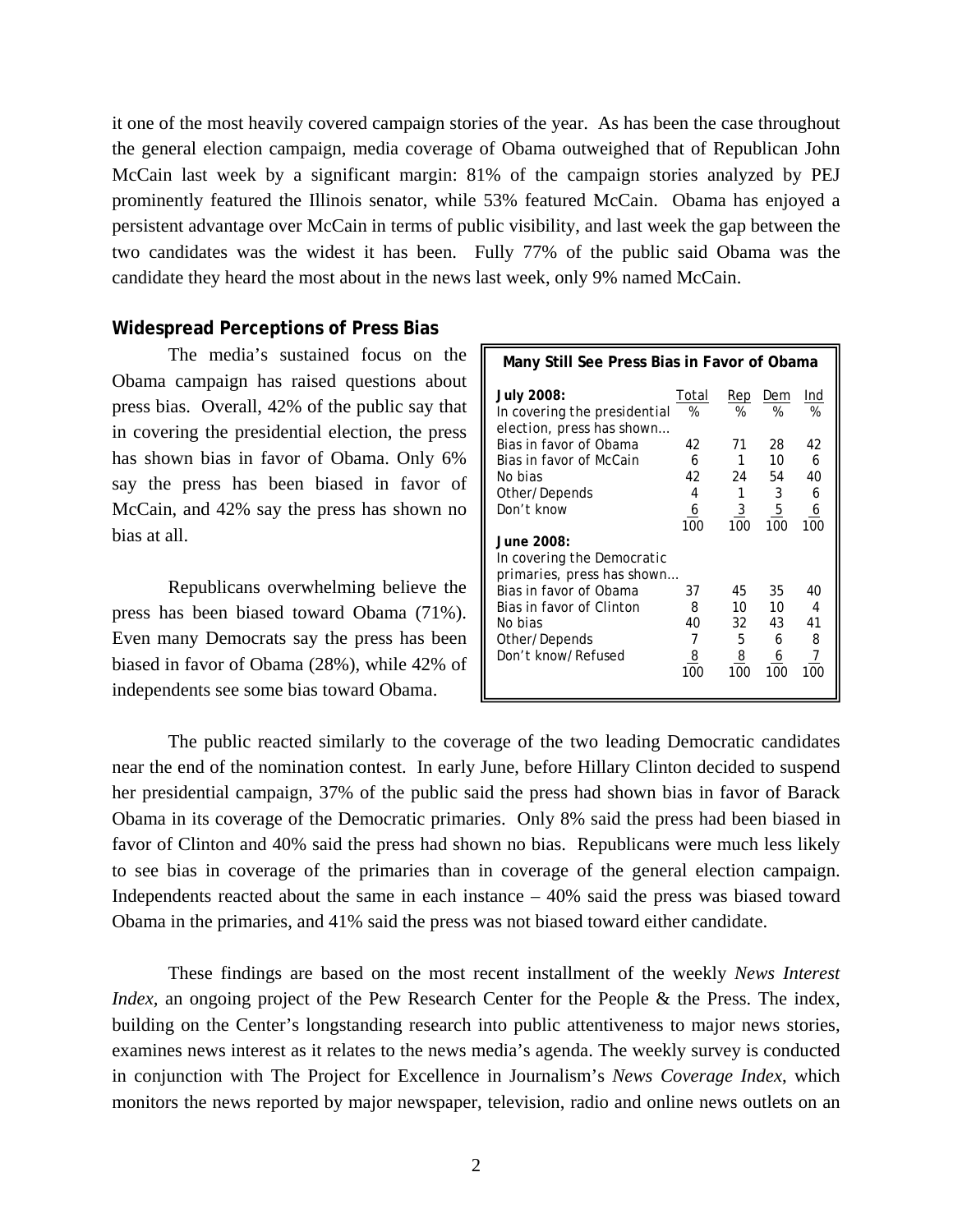ongoing basis. In the most recent week, data relating to news coverage were collected from July 21-27 and survey data measuring public interest in the top news stories of the week were collected July 25-28 from a nationally representative sample of 1,002 adults.

### **Sustained Interest in Economic News**

 In other news last week, the public continued to follow news about the U.S. economy closely. Fully 46% paid very close attention to reports about the condition of the economy and 29% listed this as the single news story they followed more closely than any other. The national news media devoted 6% of its overall coverage to the economy.

 The media focused much more heavily on the presidential election than on the economy: 38% of the national



newshole was devoted to the campaign. Barack Obama's trip did not boost overall interest in the campaign. Three-in-ten Americans followed campaign news very closely last week, unchanged from the previous two weeks. One-in-four (24%) listed the campaign as their most closely followed news story of the week.

 Roughly three-in-ten (28%) paid very close attention to news about the war in Iraq, 11% listed this as their most closely followed story. News about Hurricane Dolly, which hit the South Texas coastline last week, was followed very closely by 19% of the public. The news media devoted 5% of its overall coverage to the hurricane.

 As Beijing prepares for the Summer Olympics, 12% of Americans are very closely following news about China and the upcoming Games. Another 31% are following this fairly closely. Interest in the Olympic preparations is slightly higher than interest in the buildup to the 2004 Games in Athens, Greece (10% were following this story very closely in August, 2004 and 22% were following fairly closely).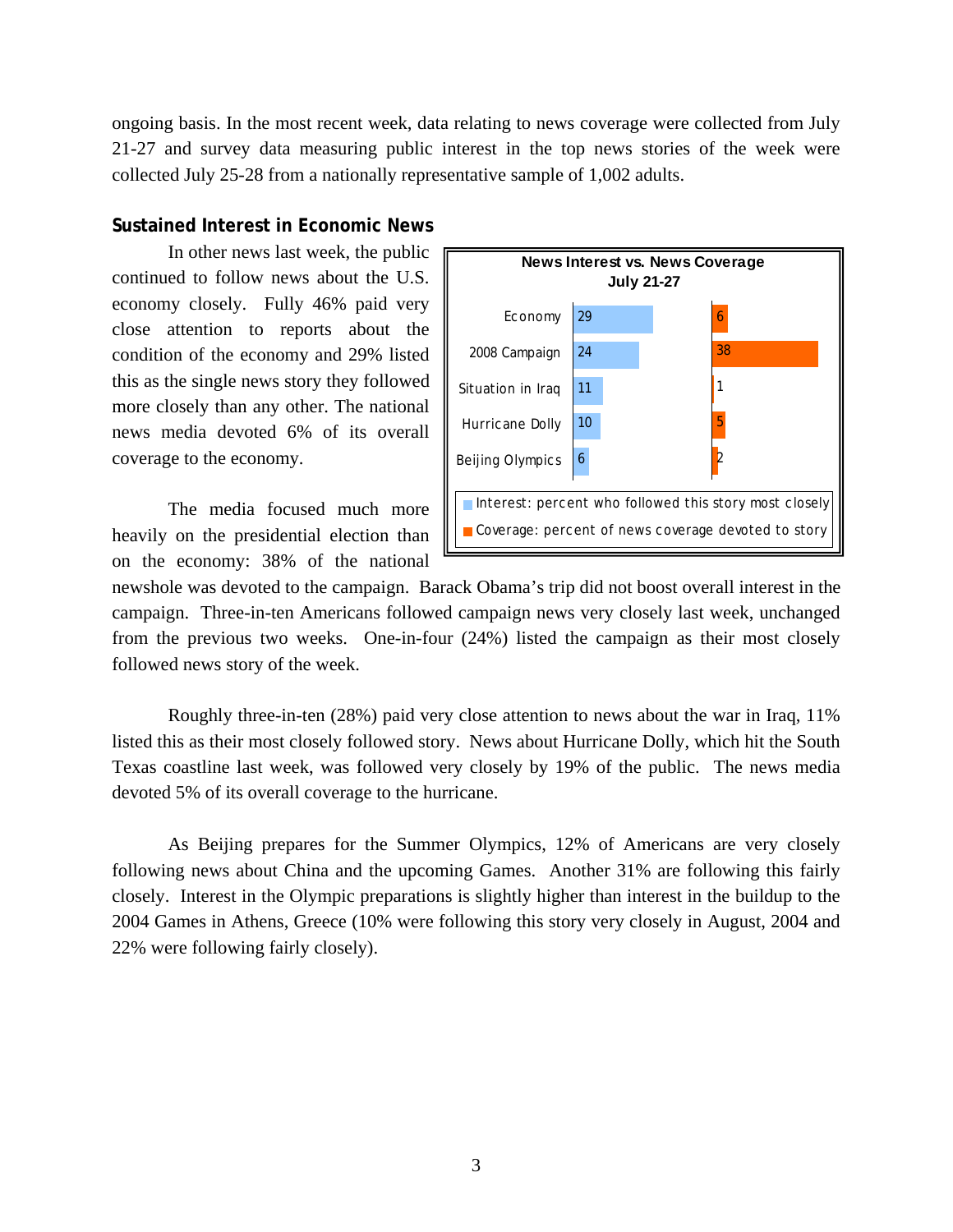# **About the News Interest Index**

The *News Interest Index* is a weekly survey conducted by the Pew Research Center for the People & the Press aimed at gauging the public's interest in and reaction to major news events.

This project has been undertaken in conjunction with the Project for Excellence in Journalism's *News Coverage Index*, an ongoing content analysis of the news. The News Coverage Index catalogues the news from top news organizations across five major sectors of the media: newspapers, network television, cable television, radio and the internet. Each week (from Sunday through Friday) PEJ will compile this data to identify the top stories for the week. The News Interest Index survey will collect data from Friday through Monday to gauge public interest in the most covered stories of the week.

Results for the weekly surveys are based on telephone interviews among a nationwide sample of approximately 1,000 adults, 18 years of age or older, conducted under the direction of ORC (Opinion Research Corporation). For results based on the total sample, one can say with 95% confidence that the error attributable to sampling is plus or minus 3.5 percentage points.

In addition to sampling error, one should bear in mind that question wording and practical difficulties in conducting surveys can introduce error or bias into the findings of opinion polls, and that results based on subgroups will have larger margins of error.

For more information about the Project for Excellence in Journalism's News Coverage Index, go to www.journalism.org.

## **About the Pew Research Center for the People & the Press**

The Pew Research Center for the People & the Press is an independent opinion research group that studies attitudes toward the press, politics and public policy issues. We are sponsored by The Pew Charitable Trusts and are one of seven projects that make up the Pew Research Center, a nonpartisan "fact tank" that provides information on the issues, attitudes and trends shaping America and the world.

The Center's purpose is to serve as a forum for ideas on the media and public policy through public opinion research. In this role it serves as an important information resource for political leaders, journalists, scholars, and public interest organizations. All of our current survey results are made available free of charge.

All of the Center's research and reports are collaborative products based on the input and analysis of the entire Center staff consisting of:

 Andrew Kohut, Director Scott Keeter, Director of Survey Research Carroll Doherty and Michael Dimock, Associate Directors Kim Parker, Senior Researcher Juliana Menasce Horowitz, Robert Suls, Shawn Neidorf, Leah Christian and Jocelyn Kiley, Research **Associates**  Kathleen Holzwart and Alec Tyson, Research Analysts James Albrittain, Research Assistants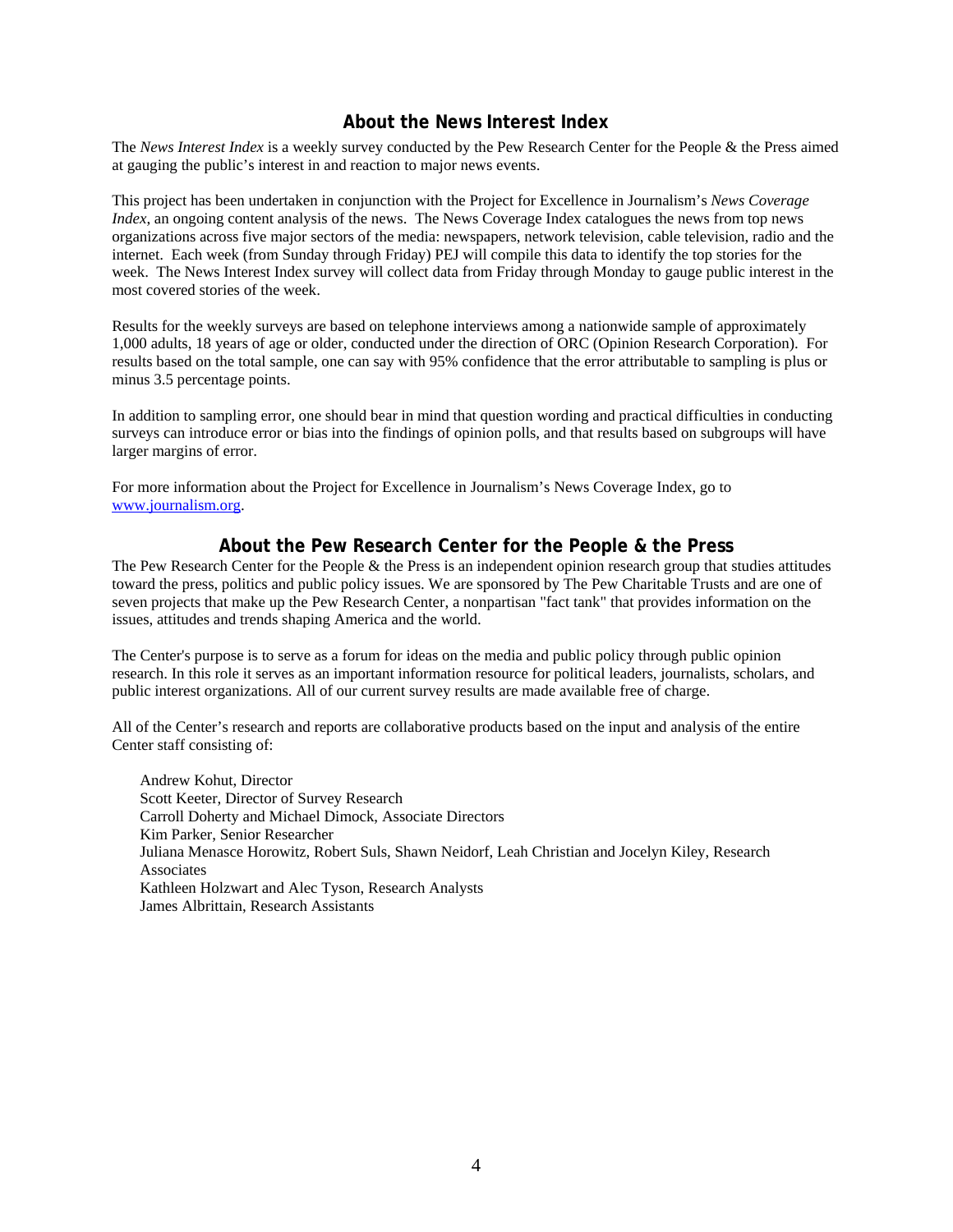#### **PEW RESEARCH CENTER FOR THE PEOPLE & THE PRESS JULY 25-28, 2008 NEWS INTEREST INDEX OMNIBUS SURVEY TOPLINE N=1,002**

Q.1 Apart from who you support, which presidential candidate have you heard the most about in the news in the last week or so? **[OPEN-END. RECORD FIRST MENTION ONLY]** 

|                          | <b>Barack</b> | John           |                    | Don't know/ |
|--------------------------|---------------|----------------|--------------------|-------------|
|                          | Obama         | McCain         | Other <sup>1</sup> | Refused     |
| July 25-28, 2008         | 77            | 9              | 3                  | $11 = 100$  |
| July 18-21, 2008         | 76            | 10             | $\overline{2}$     | $12 = 100$  |
| <b>July 11-14, 2008</b>  | 72            | 10             | 5                  | $13 = 100$  |
| July 3-7, 2008           | 71            | 11             | 3                  | $15 = 100$  |
| June 27-30, 2008         | 75            | 10             | 5                  | $10=100$    |
| June 20-23, 2008         | 74            | 12             | 4                  | $10 = 100$  |
| June 13-16, 2008         | 69            | 12             | 7                  | $12 = 100$  |
| June 6-9, 2008           | 67            | $\mathbf 2$    | 23                 | $8 = 100$   |
| May 30-June 2, 2008      | 54            | 5              | 28                 | $13 = 100$  |
| May 22-25, 2008          | 51            | 8              | 29                 | $12 = 100$  |
| May 16-19, 2008          | 59            | 4              | 27                 | $10=100$    |
| May 9-12, 2008           | 52            | $\overline{2}$ | 38                 | $8 = 100$   |
| May 2-5, 2008            | 57            | $\overline{2}$ | 31                 | $10=100$    |
| April 25-28, 2008        | 46            | 3              | 39                 | $12 = 100$  |
| April 18-21, 2008        | 55            | 4              | 29                 | $12 = 100$  |
| April 11-14, 2008        | 51            | 8              | 26                 | $15 = 100$  |
| April 4-7, 2008          | 45            | 6              | 35                 | $14 = 100$  |
| March 28-31, 2008        | 53            | 4              | 32                 | $11 = 100$  |
| <b>March 20-24, 2008</b> | 70            | 3              | 16                 | $11 = 100$  |
| <b>March 14-17, 2008</b> | 57            | 4              | 28                 | $11 = 100$  |
| <b>March 7-10, 2008</b>  | 38            | 6              | 41                 | 15=100      |

Q.2 Please think about each of the following presidential candidates **[INSERT NAME. ROTATE]**. In the past few days, have you come to have a MORE favorable opinion of (him/her), a LESS favorable opinion, or hasn't your opinion of (him/her) changed lately?

|    |                         | More      | Less      | Opinion has | Don't     |
|----|-------------------------|-----------|-----------|-------------|-----------|
|    |                         | Favorable | Favorable | Not changed | know      |
| a. | Barack Obama            | 17        | 21        | 59          | $3=100$   |
|    | July 25-28, 2008        | 16        | 22        | 60          | $2 = 100$ |
|    | <b>July 11-14, 2008</b> | 15        | 17        | 64          | $4 = 100$ |
|    | July 3-7, 2008          | 17        | 17        | 62          | $4 = 100$ |
|    | June 27-30, 2008        | 21        | 19        | 56          | $4 = 100$ |
|    | June 20-23, 2008        | 16        | 16        | 66          | $2=100$   |
|    | June 13-16, 2008        | 17        | 15        | 64          | $4 = 100$ |
|    | June 6-9, 2008          | 19        | 17        | 61          | $3=100$   |
|    | May 30-June 2, 2008     | 17        | 21        | 58          | $4 = 100$ |
|    | May 22-25, 2008         | 18        | 20        | 60          | $2=100$   |
|    | May 16-19, 2008         | 19        | 19        | 59          | $3=100$   |
|    | May 9-12, 2008          | 20        | 23        | 55          | $2=100$   |
|    | May 2-5, 2008           | 11        | 25        | 59          | $5=100$   |
|    | April 25-28, 2008       | 16        | 24        | 58          | $2=100$   |
|    | April 18-21, 2008       | 18        | 24        | 54          | $4 = 100$ |
|    | March 28-31, 2008       | 18        | 27        | 52          | $3=100$   |

 $\frac{1}{1}$ 

Other includes responses for Hillary Clinton.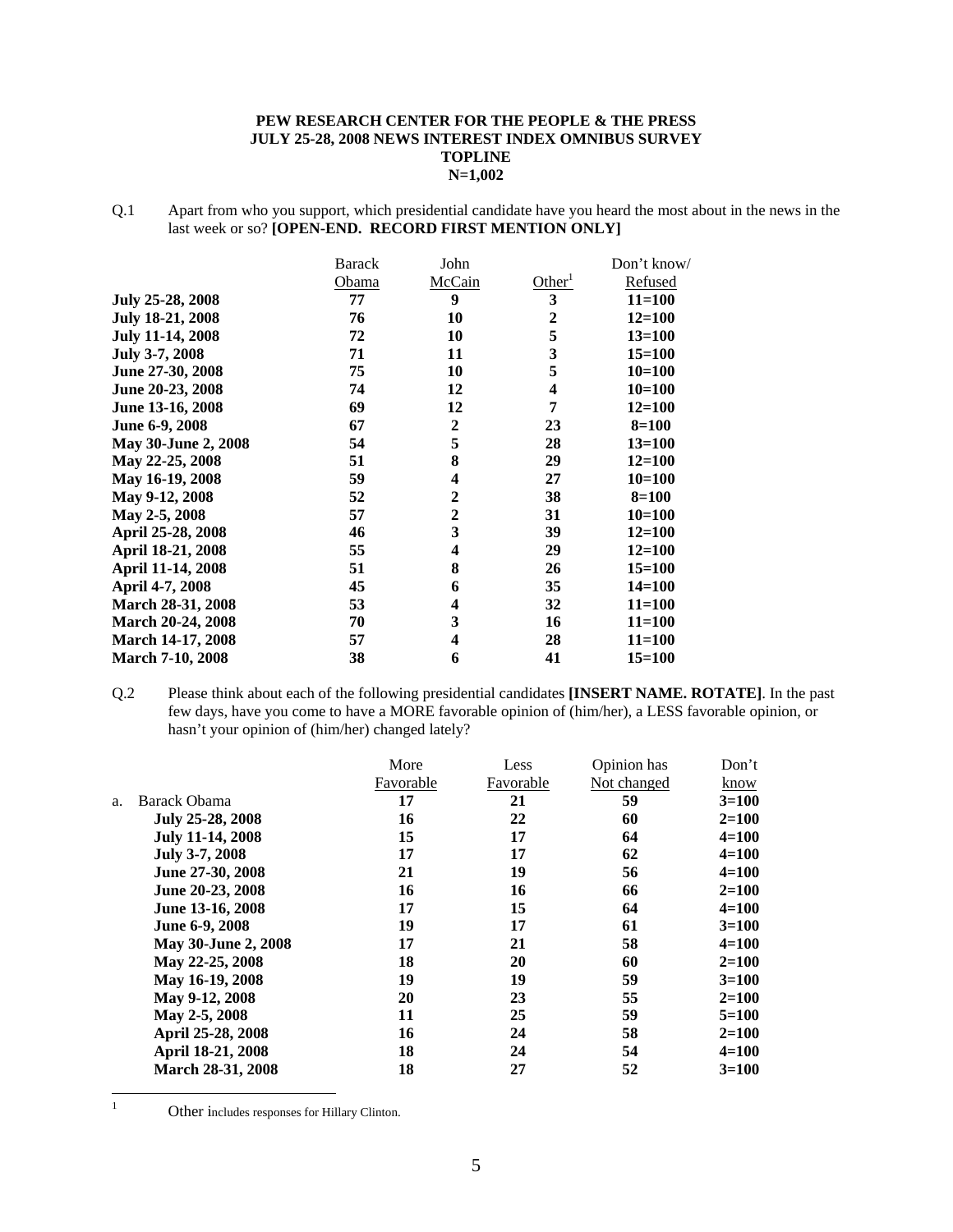|                          | More            | Less      | Opinion has | Don't     |
|--------------------------|-----------------|-----------|-------------|-----------|
|                          | Favorable       | Favorable | Not change  | know      |
| <b>March 20-24, 2008</b> | 22              | 30        | 46          | $2 = 100$ |
| John McCain              | 16              | 19        | 62          | $3=100$   |
| July 25-28, 2008         | 17              | 15        | 65          | $3=100$   |
| <b>July 11-14, 2008</b>  | 14              | 15        | 66          | $5=100$   |
| July 3-7, 2008           | 15              | 16        | 64          | $5=100$   |
| June 27-30, 2008         | 17              | 21        | 58          | $4 = 100$ |
| June 20-23, 2008         | 15              | 18        | 65          | $2=100$   |
| June 13-16, 2008         | 13              | 18        | 66          | $3=100$   |
| June 6-9, 2008           | 14              | 15        | 65          | $6=100$   |
| May 30-June 2, 2008      | 11              | 20        | 64          | $5=100$   |
| May 22-25, 2008          | 15              | 18        | 63          | $4 = 100$ |
| May 16-19, 2008          | 14              | 21        | 62          | $3 = 100$ |
| May 9-12, 2008           | 12              | 18        | 67          | $3=100$   |
| May 2-5, 2008            | 10              | 13        | 71          | $6 = 100$ |
| April 25-28, 2008        | 14              | 16        | 65          | $5 = 100$ |
| April 18-21, 2008        | 18              | 15        | 61          | $6 = 100$ |
| March 28-31, 2008        | 18              | 20        | 57          | $5=100$   |
| <b>March 20-24, 2008</b> | 18              | 18        | 61          | $3=100$   |
|                          | Yw contribution |           |             |           |

Q.3 As I read a list of some stories covered by news organizations this past week, please tell me if you happened to follow each news story very closely, fairly closely, not too closely, or not at all closely. First, **[INSERT ITEM; RANDOMIZE ITEMS] [IF NECESSARY** "Did you follow **[ITEM]** very closely, fairly closely, not too closely or not at all closely?"**]** 

|    |                                         | Very    | Fairly  | Not too | Not at all     | DK/       |
|----|-----------------------------------------|---------|---------|---------|----------------|-----------|
|    |                                         | Closely | Closely | Closely | Closely        | Refused   |
| a. | Reports about the condition of the U.S. |         |         |         |                |           |
|    | economy                                 | 46      | 32      | 10      | 12             | $* = 100$ |
|    | July 18-21, 2008                        | 45      | 33      | 13      | 9              | $* = 100$ |
|    | <b>July 11-14, 2008</b>                 | 44      | 33      | 12      | 10             | $1 = 100$ |
|    | June 27-30, 2008                        | 49      | 31      | 12      | 7              | $1 = 100$ |
|    | June 13-16, 2008                        | 42      | 33      | 14      | 11             | $* = 100$ |
|    | May 9-12, 2008                          | 45      | 31      | 13      | 11             | $* = 100$ |
|    | May 2-5, 2008                           | 43      | 31      | 15      | 10             | $1 = 100$ |
|    | April 18-21, 2008                       | 41      | 35      | 13      | 10             | $1 = 100$ |
|    | April 4-7, 2008                         | 39      | 37      | 12      | 12             | $* = 100$ |
|    | March 28-31, 2008                       | 42      | 36      | 14      | 8              | $* = 100$ |
|    | March 20-24, 2008                       | 45      | 33      | 13      | 9              | $* = 100$ |
|    | February 29-March 3, 2008               | 38      | 35      | 15      | 11             | $1 = 100$ |
|    | <b>February 15-18, 2008</b>             | 37      | 36      | 11      | 16             | $8 = 100$ |
|    | <b>February 1-4, 2008</b>               | 40      | 37      | 14      | 8              | $1 = 100$ |
|    | <b>January 18-21, 2008</b>              | 42      | 31      | 16      | 11             | $* = 100$ |
|    | <b>January 11-14, 2008</b>              | 36      | 32      | 15      | 16             | $1 = 100$ |
|    | <b>November 2-5, 2007</b>               | 27      | 37      | 16      | 19             | $1 = 100$ |
|    | October 19-22, 2007                     | 25      | 34      | 20      | 21             | $* = 100$ |
|    | <b>August 10-13, 2007</b>               | 28      | 36      | 18      | 18             | $* = 100$ |
|    | Mid-November, 2006                      | 31      | 40      | 17      | 11             | $1 = 100$ |
|    | December, 2005                          | 35      | 35      | 18      | 11             | $1 = 100$ |
|    | Early November, 2005                    | 35      | 39      | 17      | 9              | $* = 100$ |
|    | Mid-May, 2005                           | 30      | 39      | 19      | 11             | $1 = 100$ |
|    | January, 2005                           | 35      | 41      | 17      | $\overline{7}$ | $* = 100$ |
|    | Mid-October, 2004                       | 30      | 43      | 16      | 10             | $1 = 100$ |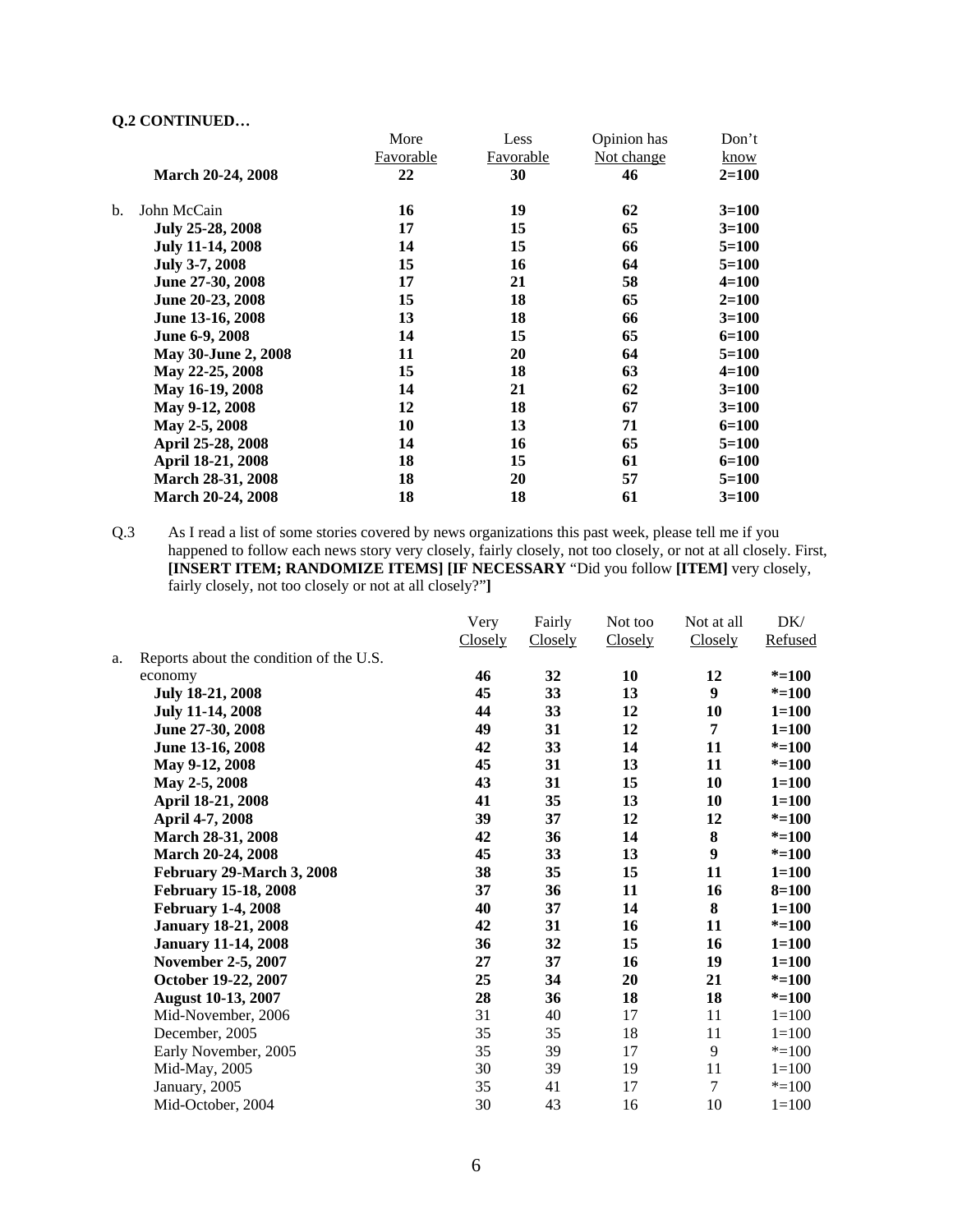| CONTROLLOW                                     | Very    | Fairly  | Not too | Not at all               | $DK/$     |
|------------------------------------------------|---------|---------|---------|--------------------------|-----------|
|                                                | Closely | Closely | Closely | Closely                  | Refused   |
| Early September, 2004                          | 39      | 34      | 15      | 11                       | $1 = 100$ |
| Mid-January, 2004                              | 37      | 41      | 15      | $\boldsymbol{7}$         | $* = 100$ |
| December, 2003                                 | 35      | 38      | 14      | 11                       | $2=100$   |
| November, 2003                                 | 40      | 34      | 15      | $10\,$                   | $1 = 100$ |
| October, 2003                                  | 32      | 39      | 16      | 12                       | $1 = 100$ |
| September, 2003                                | 39      | 30      | 18      | 12                       | $1 = 100$ |
| March, 2003                                    | 40      | 35      | 16      | $\,8\,$                  | $1 = 100$ |
| February, 2003                                 | 42      | 33      | 15      | $10\,$                   | $* = 100$ |
| January, 2003                                  | 40      | 35      | 13      | 11                       | $1 = 100$ |
| December, 2002                                 | 38      | 34      | 17      | 10                       | $1 = 100$ |
| February, 2002                                 | 35      | 40      | 15      | $\mathbf{9}$             | $1 = 100$ |
| January, 2002                                  | 30      | 44      | 16      | 9                        | $1 = 100$ |
| December, 2001                                 | 37      | 40      | 13      | $\,8\,$                  | $2=100$   |
| Mid-November, 2001                             | 41      | 36      | 15      | $\tau$                   | $1 = 100$ |
| June, 2001                                     | 24      | 41      | 18      | 16                       | $1 = 100$ |
| May, 2001                                      | 34      | 36      | 15      | 15                       | $0=100$   |
| April, 2001                                    | 36      | 34      | 16      | 13                       | $1 = 100$ |
| February, 2001                                 | 30      | 39      | 18      | 12                       | $1 = 100$ |
| January, 2001                                  | 32      | 38      | 17      | 11                       | $2=100$   |
| June, 1995                                     | 26      | 41      | 22      | 11                       | $* = 100$ |
| March, 1995                                    | 27      | 45      | 19      | 9                        | $* = 100$ |
| February, 1995                                 | 23      | 41      | 22      | 13                       | $1 = 100$ |
| December, 1994                                 | $28\,$  | 43      | 20      | 9                        | $* = 100$ |
| October, 1994                                  | 27      | 40      | 20      | 12                       | $1 = 100$ |
| June, 1994                                     | 25      | 42      | 23      | 10                       | $* = 100$ |
| May, 1994                                      | 33      | 40      | 16      | $10\,$                   | $1 = 100$ |
| January, 1994                                  | 34      | 39      | 16      | 10                       | $1 = 100$ |
| Early January, 1994                            | 36      | 44      | 13      | $\tau$                   | $* = 100$ |
|                                                | 35      | 41      | 15      | $\,8\,$                  |           |
| December, 1993                                 |         |         |         |                          | $1 = 100$ |
| October, 1993                                  | 33      | 38      | 20      | 9                        | $* = 100$ |
| September, 1993                                | 37      | 40      | 14      | $\,$ 8 $\,$              | $1 = 100$ |
| Early September, 1993                          | 39      | 39      | 14      | 9                        | $* = 100$ |
| August, 1993                                   | 41      | 36      | 14      | 9                        | $* = 100$ |
| May, 1993                                      | 37      | 38      | 18      | 6                        | $1 = 100$ |
| February, 1993                                 | 49      | 36      | 10      | $\mathfrak s$            | $* = 100$ |
| January, 1993                                  | 42      | 39      | 12      | $\overline{7}$           | $* = 100$ |
| September, 1992                                | 43      | 37      | 13      | 6                        | $1=100$   |
| May, 1992                                      | 39      | 39      | 15      | 6                        | $1 = 100$ |
| March, 1992                                    | 47      | 38      | 11      | $\overline{\mathcal{L}}$ | $* = 100$ |
| February, 1992                                 | 47      | 37      | $10\,$  | $\boldsymbol{6}$         | $* = 100$ |
| January, 1992                                  | 44      | 40      | 11      | $\mathfrak s$            | $* = 100$ |
| October, 1991                                  | 36      | 38      | 16      | 9                        | $1 = 100$ |
| b.<br>The current situation and events in Iraq | 28      | 33      | 22      | 17                       | $* = 100$ |
| <b>July 18-21</b>                              | 33      | 35      | 20      | 12                       | $* = 100$ |
| <b>July 11-14, 2008</b>                        | 24      | 35      | 24      | 16                       | $1 = 100$ |
| July 3-7, 2008                                 | 25      | 35      | 25      | 15                       | $* = 100$ |
| June 20-23, 2008                               | 25      | 36      | 24      | 15                       | $* = 100$ |
| May 9-12, 2008                                 | 29      | 35      | 21      | 14                       | $1 = 100$ |
| May 2-5, 2008                                  | 26      | 35      | 25      | 13                       | $1 = 100$ |
| April 25-28, 2008                              | 29      | 35      | 23      | 12                       | $1 = 100$ |
| April 18-21, 2008                              | 29      | 39      | 20      | 11                       | $1 = 100$ |
| April 11-14, 2008                              | 25      | 39      | 20      | 15                       | $1 = 100$ |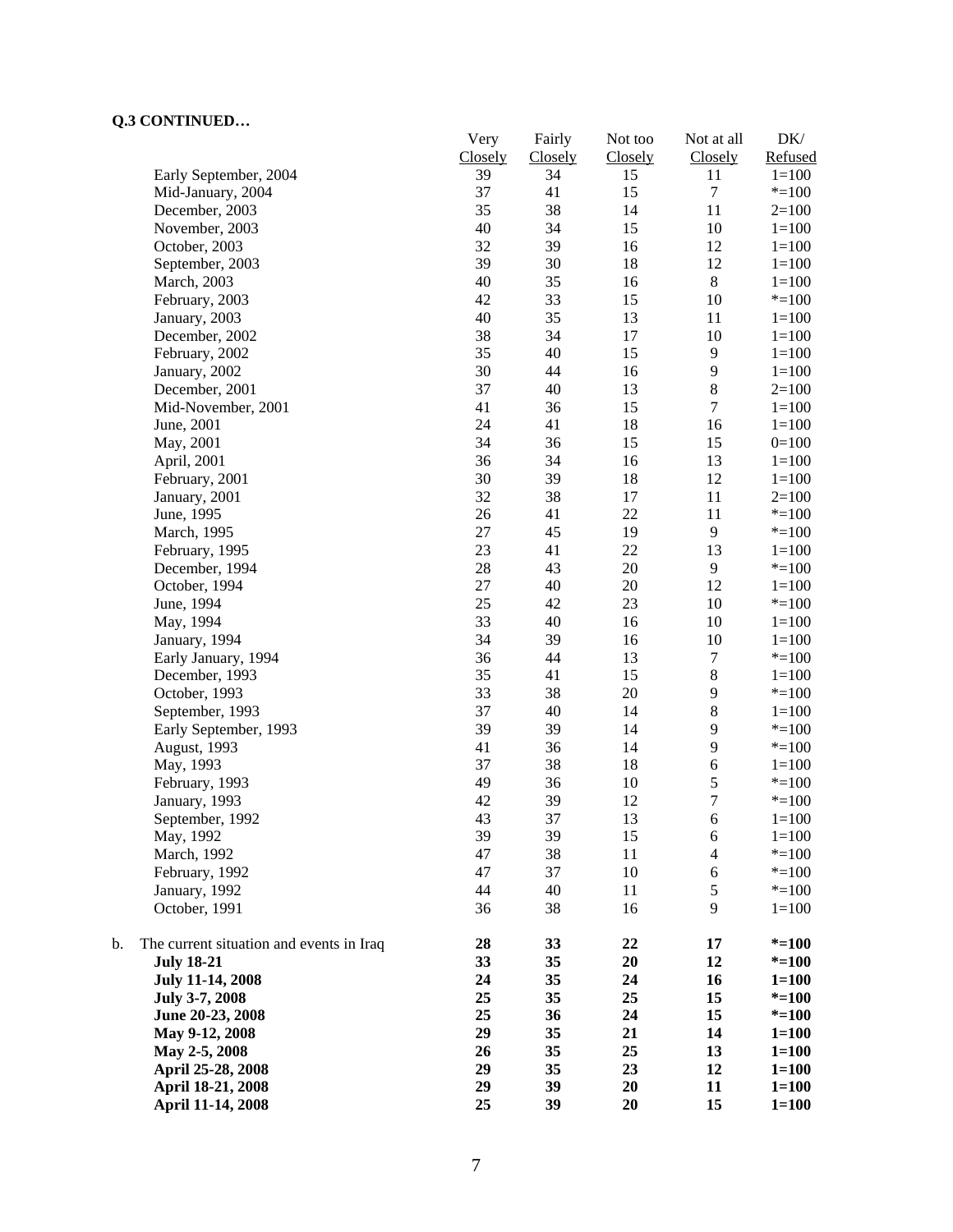|                                      | Very    | Fairly         | Not too | Not at all | DK/       |
|--------------------------------------|---------|----------------|---------|------------|-----------|
|                                      | Closely | <b>Closely</b> | Closely | Closely    | Refused   |
| April 4-7, 2008                      | 25      | 37             | 23      | 15         | $* = 100$ |
| March 28-31, 2008                    | 29      | 40             | 19      | 11         | $1 = 100$ |
| March 20-24, 2008                    | 30      | 38             | 19      | 13         | $* = 100$ |
| March 14-17, 2008                    | 29      | 38             | 23      | 10         | $* = 100$ |
| <b>March 7-10, 2008</b>              | 28      | 39             | 18      | 15         | $* = 100$ |
| February 29-March 3, 2008            | 28      | 40             | 19      | 13         | $* = 100$ |
| <b>February 8-11, 2008</b>           | 24      | 35             | 25      | 16         | $* = 100$ |
| <b>February 1-4, 2008</b>            | 28      | 39             | 22      | 11         | $* = 100$ |
| <b>January 25-28, 2008</b>           | 23      | 35             | 26      | 16         | $* = 100$ |
| <b>January 18-21, 2008</b>           | 31      | 33             | 20      | 15         | $1 = 100$ |
| <b>January 11-14, 2008</b>           | 25      | 38             | 21      | 16         | $* = 100$ |
| <b>January 4-7, 2008</b>             | $27\,$  | 38             | 20      | 15         | $* = 100$ |
| December 14-17, 2007                 | 26      | 32             | 24      | 18         | $* = 100$ |
| December 7-10, 2007                  | 28      | 37             | 21      | 14         | $* = 100$ |
| November 23-26, 2007                 | 25      | 37             | 21      | 16         | $1 = 100$ |
| November 16-19, 2007                 | 31      | 37             | 19      | 12         | $1 = 100$ |
| <b>November 9-12, 2007</b>           | 29      | 38             | 19      | 13         | $1 = 100$ |
| <b>November 2-5, 2007</b>            | 31      | 35             | 18      | 15         | $1 = 100$ |
| October 26-29, 2007                  | 28      | 37             | 21      | 13         | $1 = 100$ |
| October 19-22, 2007                  | 28      | 37             | 20      | 15         | $* = 100$ |
| October 12-15, 2007                  | 26      | 36             | 18      | 19         | $1 = 100$ |
| October 5-8, 2007                    | 29      | 33             | 22      | 16         | $* = 100$ |
| September 28 – October 1, 2007       | 30      | 41             | 18      | 11         | $* = 100$ |
| September 21-24, 2007                | 32      | 38             | 17      | 13         | $* = 100$ |
| September 14-17, 2007                | 31      | 36             | 18      | 15         | $0=100$   |
| September 7-10, 2007                 | 32      | 34             | 20      | 14         | $* = 100$ |
| <b>August 30 – September 2, 2007</b> | 31      | 34             | 18      | 16         | $1 = 100$ |
| August 24-27, 2007                   | 34      | 36             | 18      | 12         | $* = 100$ |
| August 17-20, 2007                   | 33      | 34             | 18      | 15         | $* = 100$ |
| <b>August 10-13, 2007</b>            | 36      | 37             | 14      | 13         | $* = 100$ |
| <b>August 3-6, 2007</b>              | 29      | 40             | 19      | 12         | $* = 100$ |
| July 27-30, 2007                     | 28      | 36             | 19      | 16         | $1 = 100$ |
| July 20-23, 2007                     | 28      | 34             | 21      | 16         | $1 = 100$ |
| July 13-16, 2007                     | 25      | 41             | 17      | 16         | $1 = 100$ |
| July 6-9, 2007                       | 36      | 34             | 18      | 12         | $* = 100$ |
| June 29-July 2, 2007                 | 32      | 35             | 19      | 13         | $1 = 100$ |
| June 22-25, 2007                     | 30      | 36             | 18      | 15         | $1 = 100$ |
| June 15-18, 2007                     | 30      | 37             | 20      | 13         | $* = 100$ |
| June 8-11, 2007                      | 32      | 38             | 15      | 14         | $1 = 100$ |
| June 1-4, 2007                       | 30      | 36             | 20      | 13         | $1 = 100$ |
| May 24-27, 2007                      | 33      | 36             | 18      | 12         | $1 = 100$ |
| May 18-21, 2007                      | 36      | 34             | 15      | 14         | $1 = 100$ |
| May 11-14, 2007                      | 30      | 34             | 18      | 17         | $1 = 100$ |
| May 4-7, 2007                        | 38      | 37             | 15      | 10         | $* = 100$ |
| April 27-30, 2007                    | 27      | 35             | 21      | 16         | $1 = 100$ |
| April 20-23, 2007                    | 28      | 35             | 22      | 15         | $* = 100$ |
| April 12-16, 2007                    | 34      | 33             | 20      | 13         | $* = 100$ |
| April 5-9, 2007                      | 33      | 39             | 16      | 11         | $1 = 100$ |
| <b>March 30-April 2, 2007</b>        | 34      | 37             | 16      | 13         | $* = 100$ |
| March 23-March 26, 2007 <sup>2</sup> | 31      | 38             | 18      | 12         | $1 = 100$ |
| March 16-19, 2007                    | 34      | 34             | 17      | 15         | $* = 100$ |
|                                      |         |                |         |            |           |

 $\frac{1}{2}$ 

From May, 2003 to March 23-26, 2007, the story was listed as "News about the current situation in Iraq."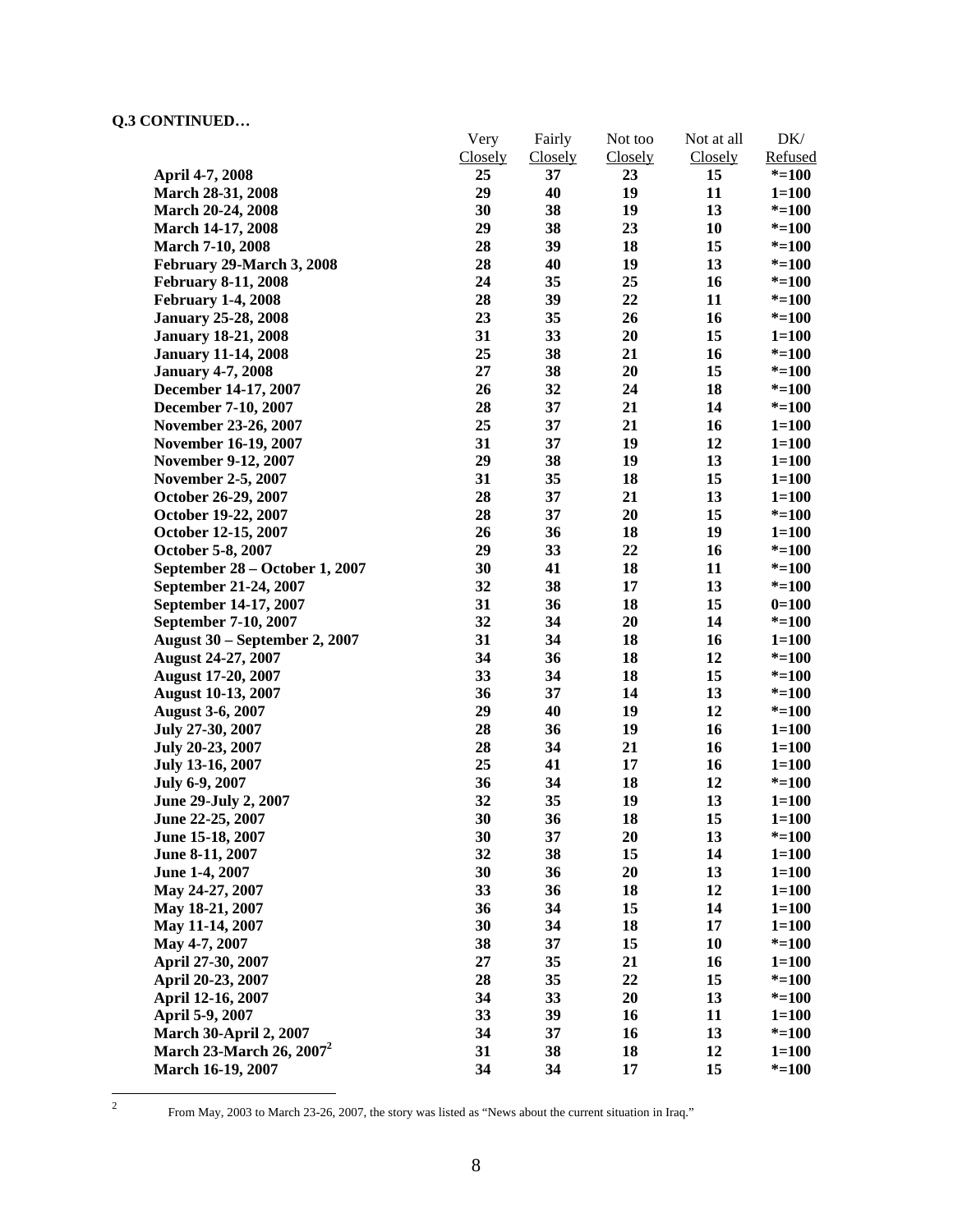|                                | Very    | Fairly  | Not too          | Not at all       | DK/       |
|--------------------------------|---------|---------|------------------|------------------|-----------|
|                                | Closely | Closely | Closely          | <b>Closely</b>   | Refused   |
| <b>March 9-12, 2007</b>        | 34      | 37      | 16               | 13               | $* = 100$ |
| March 2-5, 2007                | 37      | 37      | 16               | $\boldsymbol{9}$ | $1 = 100$ |
| February 23-26, 2007           | 36      | 36      | 15               | 13               | $* = 100$ |
| <b>February 16-19, 2007</b>    | 30      | 36      | 19               | 14               | $1 = 100$ |
| February 9-12, 2007            | 37      | 34      | 18               | 11               | $* = 100$ |
| <b>February 2-5, 2007</b>      | 38      | 38      | 17               | $\overline{7}$   | $* = 100$ |
| <b>January 26-29, 2007</b>     | 36      | 38      | 15               | 11               | $* = 100$ |
| <b>January 19-22, 2007</b>     | 37      | 34      | 18               | 10               | $1 = 100$ |
| <b>January 12-15, 2007</b>     | 38      | 36      | 17               | 8                | $1 = 100$ |
| January, 2007                  | 46      | 40      | $\,8\,$          | $\sqrt{5}$       | $1 = 100$ |
| <b>January 5-8, 2007</b>       | 40      | 32      | 16               | 12               | $0=100$   |
| December, 2006                 | 42      | 39      | 12               | $\boldsymbol{7}$ | $* = 100$ |
| November 30-December 3, 2006   | 40      | 36      | 13               | 11               | $* = 100$ |
| Mid-November, 2006             | 44      | 38      | 12               | $\sqrt{6}$       | $* = 100$ |
| September, 2006                | 33      | 43      | 14               | $\,8\,$          | $2=100$   |
| August, 2006                   | 41      | 39      | 12               | $\boldsymbol{7}$ | $1 = 100$ |
| June, 2006                     | 37      | 43      | 13               | $\sqrt{6}$       | $1 = 100$ |
| May, 2006                      | 42      | 35      | 15               | $\boldsymbol{7}$ | $1 = 100$ |
| April, 2006                    | 43      | 36      | 13               | $\boldsymbol{7}$ | $1 = 100$ |
| March, 2006                    | 43      | 38      | 12               | $\sqrt{6}$       | $1 = 100$ |
| February, 2006                 | 39      | 42      | 12               | $\sqrt{6}$       | $1 = 100$ |
| January, 2006                  | 40      | 40      | 12               | $\boldsymbol{7}$ | $1 = 100$ |
| December, 2005                 | 45      | 38      | 11               | $\sqrt{5}$       | $1 = 100$ |
| Early November, 2005           | 41      | 40      | 13               | $\sqrt{6}$       | $* = 100$ |
| Early October, 2005            | 43      | 36      | 15               | $\sqrt{6}$       | $* = 100$ |
| Early September, 2005          | 32      | 40      | 20               | $\tau$           | $1 = 100$ |
| July, 2005                     | 43      | 37      | 13               | $\sqrt{6}$       | $1 = 100$ |
| Mid-May, 2005                  | 42      | 42      | 11               | $\sqrt{5}$       | $* = 100$ |
| Mid-March, 2005                | 40      | 39      | 14               | 5                | $2=100$   |
| February, 2005                 | 38      | 45      | 13               | $\overline{4}$   | $* = 100$ |
| January, 2005                  | 48      | 37      | 11               | $\overline{4}$   | $* = 100$ |
| December, 2004                 | 34      | 44      | 15               | $\sqrt{6}$       | $1 = 100$ |
| Mid-October, 2004              | 42      | 38      | 11               | $\,$ 8 $\,$      | $1 = 100$ |
| Early September, 2004          | 47      | 37      | 9                | 6                | $1 = 100$ |
| August, 2004                   | 39      | 42      | 12               | 6                | $1 = 100$ |
| July, 2004                     | 43      | 40      | 11               | $\sqrt{6}$       | $* = 100$ |
| June, 2004                     | 39      | 42      | 12               | 6                | $1 = 100$ |
| April, 2004                    | 54      | 33      | $\,$ 8 $\,$      | $\sqrt{5}$       | $* = 100$ |
| Mid-March, 2004                | 47      | 36      | 12               | $\overline{4}$   | $1 = 100$ |
| Early February, 2004           | 47      | 38      | 10               | $\overline{4}$   | $1 = 100$ |
| Mid-January, 2004              | 48      | 39      | 9                | $\overline{4}$   | $* = 100$ |
| December, 2003                 | 44      | 38      | 11               | $\sqrt{6}$       | $1 = 100$ |
| November, 2003                 | 52      | 33      | 9                | $\sqrt{5}$       | $1 = 100$ |
| September, 2003                | 50      | 33      | 10               | 6                | $1 = 100$ |
| Mid-August, 2003               | 45      | 39      | 10               | $\sqrt{5}$       | $1 = 100$ |
| Early July, 2003               | 37      | 41      | 13               | $\,8\,$          | $1 = 100$ |
| June, 2003                     | 46      | 35      | 13               | 6                | $* = 100$ |
| May, 2003                      | 63      | 29      | 6                | $\sqrt{2}$       | $* = 100$ |
| April 11-16, 2003 <sup>3</sup> | 47      | 40      | 10               | $\sqrt{2}$       | $1 = 100$ |
| April 2-7, 2003                | 54      | 34      | 9                | $\overline{c}$   | $1 = 100$ |
| March 20-24, 2003              | 57      | 33      | $\boldsymbol{7}$ | $\sqrt{2}$       | $1 = 100$ |

 $\frac{1}{3}$ 

From March 20-24, 2003 to April 11-16, 2003, the story was listed as "News about the war in Iraq."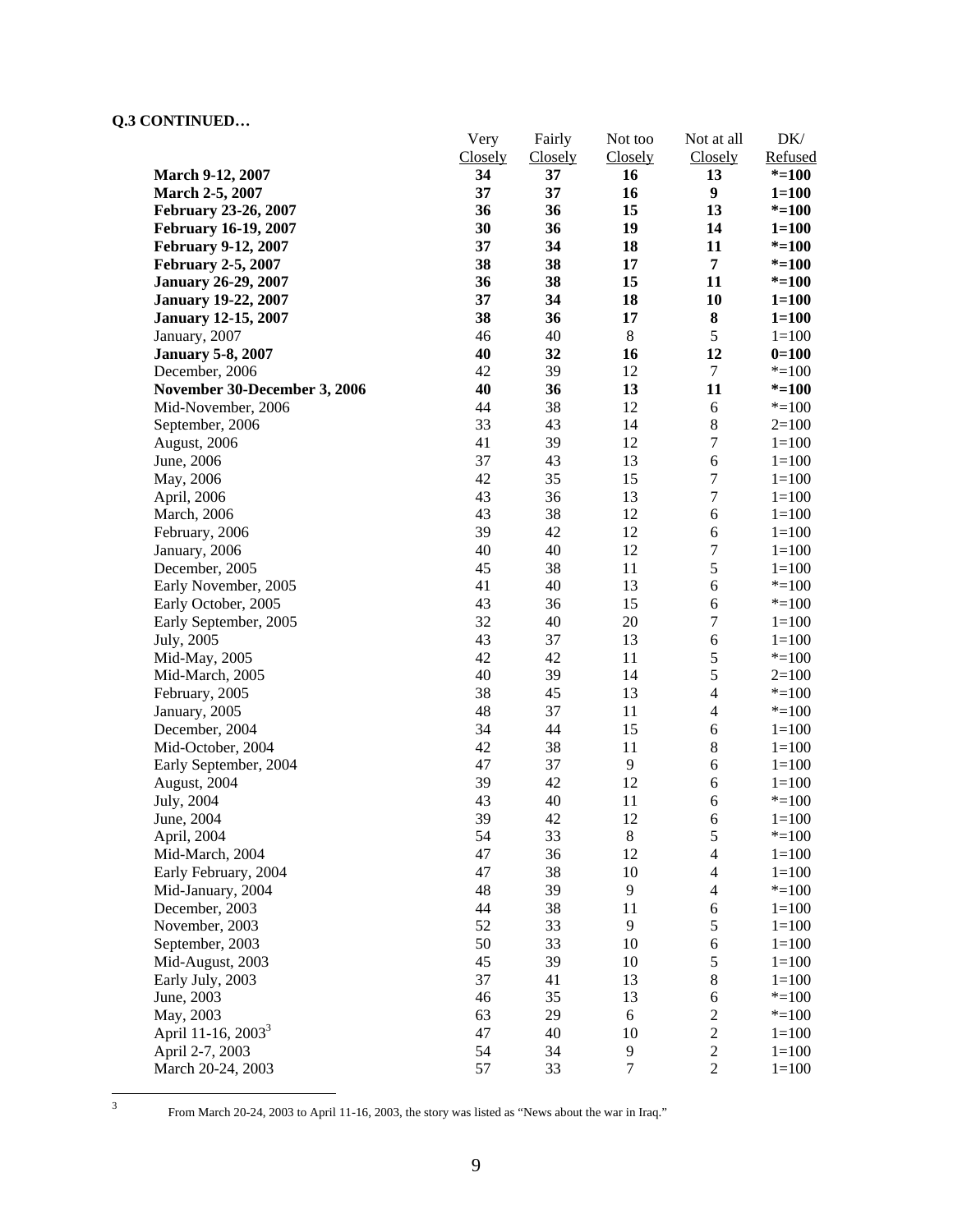|    |                                              | Very    | Fairly  | Not too | Not at all        | DK/       |
|----|----------------------------------------------|---------|---------|---------|-------------------|-----------|
|    |                                              | Closely | Closely | Closely | Closely           | Refused   |
|    | March 13-16, 2003 <sup>4</sup>               | 62      | 27      | 6       | 4                 | $1 = 100$ |
|    | February, 2003                               | 62      | 25      | $\,8\,$ | $\overline{4}$    | $1 = 100$ |
|    | January, 2003                                | 55      | 29      | 10      | 4                 | $2 = 100$ |
|    | December, 2002                               | 51      | 32      | 10      | $\sqrt{6}$        | $1 = 100$ |
|    | Late October, 2002                           | 53      | 33      | 8       | 5                 | $1 = 100$ |
|    | Early October, 2002                          | 60      | $28\,$  | 6       | 5                 | $1 = 100$ |
|    | Early September, 2002 <sup>5</sup>           | 48      | 29      | 15      | 6                 | $2=100$   |
|    |                                              |         |         |         |                   |           |
| c. | The impact of Hurricane Dolly on the Texas   |         |         |         |                   |           |
|    | coast                                        | 19      | 29      | 29      | 23                | $* = 100$ |
|    | <b>TREND FOR COMPARISON:</b>                 |         |         |         |                   |           |
|    | November 2-5, 2007: Noel (Bahamas and        |         |         |         |                   |           |
|    | $\mathbf{C}$ uba)                            | 11      | 22      | 31      | 35                | $1 = 100$ |
|    | September 7-10, 2007: Felix and Henriette    |         |         |         |                   |           |
|    | (Mexico and Central America)                 | 14      | 29      | 29      | 27                | $1 = 100$ |
|    | August 24-27, 2007: Dean (Mexico and         |         |         |         |                   |           |
|    | Caribbean)                                   | 18      | 39      | 24      | 18                | $1 = 100$ |
|    | November, 2005: Wilma (Mexico and            |         |         |         |                   |           |
|    | Florida)                                     | 34      | 37      | 21      | $\,8\,$           | $* = 100$ |
|    | September, 2005: Katrina (New Orleans and    |         |         |         |                   |           |
|    |                                              | 70      | 21      | $\tau$  |                   | $* = 100$ |
|    | <b>Gulf Coast</b> )                          | 38      | 37      | 17      | $\mathbf{2}$<br>8 | $* = 100$ |
|    | July, 2005: Recent hurricanes (Gulf coast)   |         |         |         |                   |           |
|    | September, 2003: Isabel                      | 47      | 28      | 15      | 10                | $* = 100$ |
|    | Early October, 2002: Recent hurricanes       |         |         |         |                   |           |
|    | (Gulf of Mexico and Louisiana)               | 38      | 34      | 18      | 10                | $* = 100$ |
| d. | News about China as the Beijing Olympic      |         |         |         |                   |           |
|    | Games approach                               | 12      | 31      | 29      | 28                | $* = 100$ |
|    | April 4-7, 2008 <sup>6</sup>                 | 5       | 18      | 31      | 45                | $1 = 100$ |
|    | <b>TREND FOR COMPARISON:7</b>                |         |         |         |                   |           |
|    | August, 2004: Athens Preparations            | 10      | 22      | 29      | 38                | $1 = 100$ |
|    |                                              |         |         |         |                   |           |
| e. | A major oil spill into the Mississippi River | 14      | 19      | 25      | 41                | $1 = 100$ |
| f. | News about candidates for the 2008           |         |         |         |                   |           |
|    | presidential election                        | 30      | 34      | 21      | 15                | $* = 100$ |
|    | July 18-21, 2008                             | 30      | 35      | 21      | 14                | $* = 100$ |
|    | <b>July 11-14, 2008</b>                      | 28      | 34      | 22      | 15                | $1 = 100$ |
|    | July 3-7, 2008                               | 25      | 35      | 23      | 17                | $* = 100$ |
|    | June 27-30, 2008                             | 39      | 33      | 18      | 10                | $* = 100$ |
|    | June 20-23, 2008                             | 28      | 38      | 22      | 12                | $* = 100$ |
|    | June 13-16, 2008                             | 35      | 35      | 20      | 10                | $* = 100$ |
|    | June 6-9, 2008                               | 38      | 35      | 17      | 10                | $* = 100$ |
|    | May 30-June 2, 2008                          | 30      | 35      | 21      | 14                | $* = 100$ |
|    | May 22-25, 2008                              | 32      | 37      | 20      | 11                | $* = 100$ |
|    | May 16-19, 2008                              | 33      | 37      | 19      | 10                | $1 = 100$ |
|    | May 9-12, 2008                               | 35      | 36      | 18      | 11                | $* = 100$ |
|    |                                              |         |         |         |                   |           |

 $\frac{1}{4}$  From Early October, 2002, to March 13-16, 2003, the story was listed as "Debate over the possibility that the U.S. will take military s action in Iraq."<br>
<sup>5</sup>

In Early September, 2002, the story was listed as "Debate over the possibility that the U.S. will invade Iraq."  $\frac{6}{100}$  that  $\frac{1}{2}$  and  $\frac{1}{2}$  and  $\frac{1}{2}$  and  $\frac{1}{2}$  and  $\frac{1}{2}$  and  $\frac{1}{2}$  and  $\frac{1}{2}$ 

August, 2004 asked about "Preparations for the summer Olympics in Athens, Greece."

April 4-7, 2008 the story was listed as "News about the upcoming summer Olympics in Beijing, China."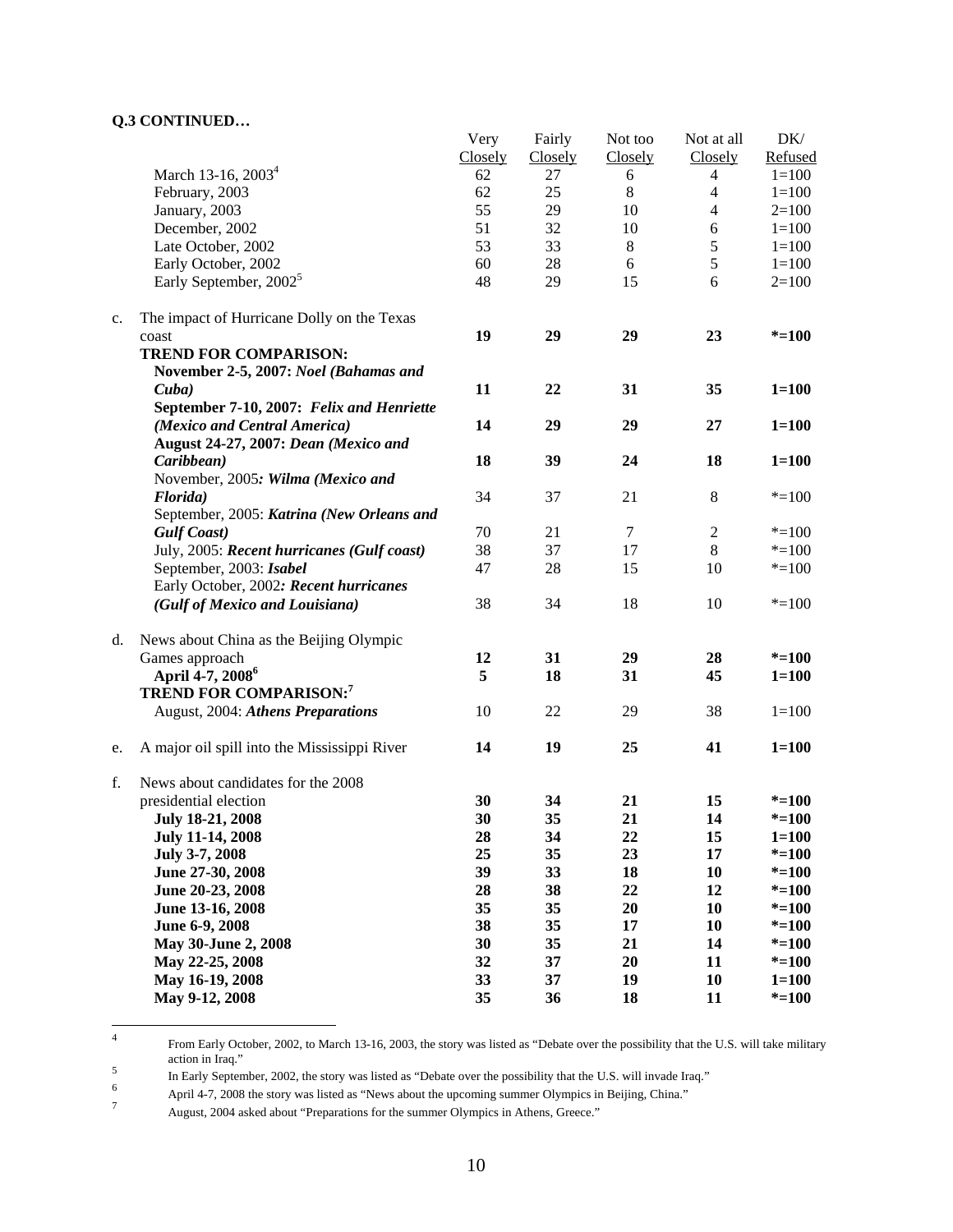|                                         | Very    | Fairly         | Not too | Not at all | DK/       |
|-----------------------------------------|---------|----------------|---------|------------|-----------|
|                                         | Closely | <b>Closely</b> | Closely | Closely    | Refused   |
| May 2-5, 2008                           | 27      | 35             | 23      | 14         | $1 = 100$ |
| April 25-28, 2008                       | 34      | 37             | 18      | 11         | $* = 100$ |
| April 18-21, 2008                       | 29      | 41             | 19      | 10         | $1 = 100$ |
| April 11-14, 2008                       | 31      | 37             | 22      | 10         | $* = 100$ |
| April 4-7, 2008                         | 33      | 36             | 17      | 14         | $* = 100$ |
| March 28-31, 2008                       | 31      | 41             | 18      | 10         | $* = 100$ |
| March 20-24, 2008                       | 34      | 37             | 18      | 11         | $* = 100$ |
| March 14-17, 2008                       | 40      | 37             | 16      | 7          | $* = 100$ |
| <b>March 7-10, 2008</b>                 | 39      | 36             | 15      | 9          | $1 = 100$ |
| February 29-March 3, 2008               | 43      | 34             | 14      | 9          | $* = 100$ |
| <b>February 22-25, 2008</b>             | 42      | 37             | 13      | 8          | $* = 100$ |
| <b>February 15-18, 2008</b>             | 44      | 36             | 10      | 10         | $* = 100$ |
| <b>February 8-11, 2008</b>              | 39      | 37             | 15      | 9          | $0=100$   |
| <b>February 1-4, 2008</b>               | 37      | 35             | 16      | 12         | $* = 100$ |
| <b>January 25-28, 2008</b>              | 36      | 37             | 14      | 12         | $1 = 100$ |
| <b>January 18-21, 2008</b>              | 36      | 34             | 18      | 12         | $* = 100$ |
| <b>January 11-14, 2008</b> <sup>8</sup> | 32      | 31             | 19      | 17         | $1 = 100$ |
| <b>January 4-7, 2008</b>                | 33      | 36             | 19      | 11         | $1 = 100$ |
| December 14-17, 2007                    | 25      | 34             | 22      | 19         | $* = 100$ |
| December 7-10, 2007                     | 24      | 35             | 22      | 19         | $* = 100$ |
| November 30 – December 3, 2007          | 23      | 35             | 23      | 19         | $* = 100$ |
| November 23-26, 2007                    | 20      | 33             | 26      | 20         | $1 = 100$ |
| <b>November 16-19, 2007</b>             | 26      | 33             | 21      | 19         | $1 = 100$ |
| <b>November 9-12, 2007</b>              | 21      | 33             | 25      | 21         | $* = 100$ |
| <b>November 2-5, 2007</b>               | 27      | 30             | 21      | 21         | $1 = 100$ |
| October 26-29, 2007                     | 21      | 34             | 26      | 19         | $* = 100$ |
| October 19-22, 2007                     | 23      | 32             | 22      | 23         | $* = 100$ |
| October 12-15, 2007                     | 13      | 31             | 26      | 30         | $* = 100$ |
| October 5-8, 2007                       | 22      | 30             | 24      | 24         | $* = 100$ |
| September 28 - October 1, 2007          | 21      | 34             | 25      | 20         | $* = 100$ |
| September 21-24, 2007                   | 24      | 31             | 22      | 23         | $* = 100$ |
| September 14-17, 2007                   | 22      | 31             | 24      | 23         | $* = 100$ |
| September 7-10, 2007                    | 18      | 34             | 26      | 22         | $* = 100$ |
| August 30-September 2, 2007             | 19      | 35             | 21      | 25         | $* = 100$ |
| August 24-27, 2007                      | 22      | 28             | 24      | 26         | $* = 100$ |
| <b>August 17-20, 2007</b>               | 19      | 27             | 24      | 30         | $* = 100$ |
| <b>August 10-13, 2007</b>               | 23      | 32             | 21      | 24         | $* = 100$ |
| <b>August 3-6, 2007</b>                 | 19      | 31             | 25      | 25         | $* = 100$ |
| July 27-30, 2007                        | 19      | 32             | 22      | 26         | $1 = 100$ |
| July 20-23, 2007                        | 16      | 26             | 30      | 27         | $1 = 100$ |
| July 13-16, 2007                        | 17      | 29             | 27      | 27         | $* = 100$ |
| July 6-9, 2007                          | 24      | 29             | 24      | 22         | $1 = 100$ |
| June 29-July 2, 2007                    | 20      | 32             | 25      | 23         | $* = 100$ |
| June 22-25, 2007                        | 18      | 31             | 21      | 30         | $* = 100$ |
| June 15-18, 2007                        | 17      | 32             | 26      | 25         | $* = 100$ |
| June 8-11, 2007                         | 19      | 30             | 24      | 26         | $1 = 100$ |
| June 1-4, 2007                          | 16      | 27             | 32      | 24         | $1 = 100$ |
| May 24-27, 2007                         | 22      | 33             | 23      | 22         | $* = 100$ |
| May 18-21, 2007                         | 18      | 31             | 24      | 27         | $* = 100$ |
| May 11-14, 2007                         | 18      | 30             | 23      | 28         | $1 = 100$ |
| May 4-7, 2007                           | 23      | 34             | 21      | 21         | $1 = 100$ |
|                                         |         |                |         |            |           |

8

January 11-14, 2008 asked about: "News about the New Hampshire primaries and the presidential campaign."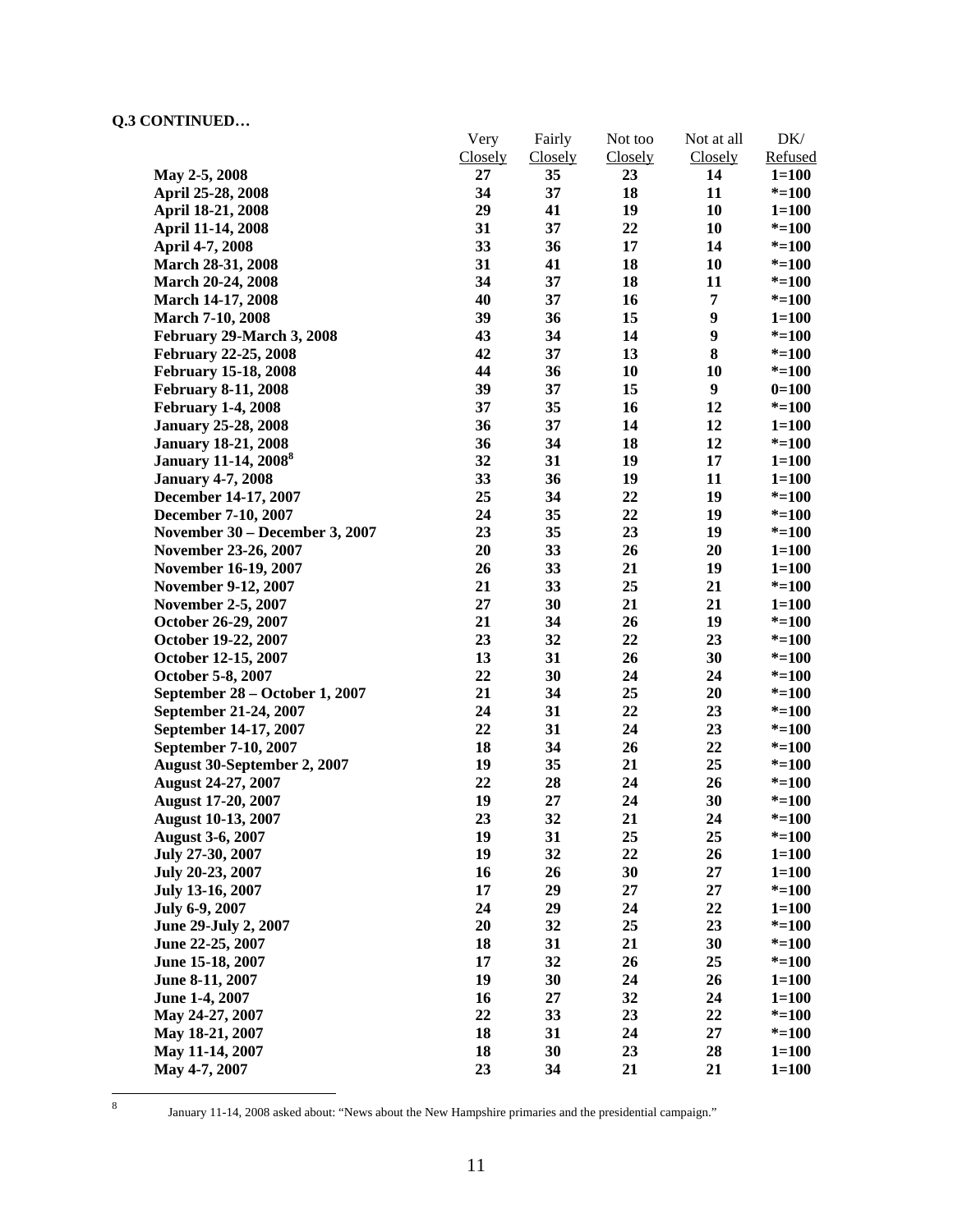|                                         | very    | <b>Fairly</b> | Not too     | Not at all     | DK/       |
|-----------------------------------------|---------|---------------|-------------|----------------|-----------|
|                                         | Closely | Closely       | Closely     | Closely        | Refused   |
| April 27-30, 2007                       | 14      | 30            | 29          | 26             | $1 = 100$ |
| April 20-23, 2007                       | 18      | 28            | $27\,$      | 27             | $* = 100$ |
| April 12-16, 2007                       | 18      | 28            | 27          | 27             | $* = 100$ |
| April 5-9, 2007                         | 25      | 30            | 26          | 19             | $* = 100$ |
| <b>March 30-April 2, 2007</b>           | 20      | 29            | 27          | 23             | $1 = 100$ |
| March 23-26, 2007                       | 20      | 32            | 22          | 26             | $* = 100$ |
| March 16-19, 2007                       | 15      | 28            | 29          | 27             | $1 = 100$ |
| March 9-12, 2007                        | 24      | 30            | 23          | 23             | $* = 100$ |
| March 2-5, 2007                         | 19      | 31            | 26          | 23             | $1 = 100$ |
| February 23-26, 2007                    | 22      | 33            | 24          | 21             | $* = 100$ |
| <b>February 16-19, 2007</b>             | 18      | 32            | 22          | $27\,$         | $1 = 100$ |
| <b>February 9-12, 2007</b>              | 24      | 30            | 24          | 21             | $1 = 100$ |
| <b>February 2-5, 2007</b>               | 24      | 36            | 22          | 18             | $* = 100$ |
| <b>January 26-29, 2007</b>              | 24      | 33            | 23          | 20             | $* = 100$ |
| <b>January 19-22, 2007</b> <sup>9</sup> | 24      | 27            | 22          | 26             | $1 = 100$ |
| <b>2004 Presidential Election</b>       |         |               |             |                |           |
| November, 2004 $(RVs)$                  | 52      | 36            | $\,$ 8 $\,$ | $\overline{4}$ | $* = 100$ |
| Mid-October, 2004                       | 46      | 30            | 12          | 11             | $1 = 100$ |
| August, 2004                            | 32      | 38            | 16          | 14             | $* = 100$ |
| July, 2004                              | 29      | 37            | 18          | 15             | $1=100$   |
| April, 2004                             | 31      | 33            | 19          | 16             | $1 = 100$ |
| Mid-March, 2004                         | 35      | 34            | 18          | 13             | $* = 100$ |
| Late February, 2004                     | 24      | 40            | 23          | 12             | $1 = 100$ |
| Early February, 2004 <sup>10</sup>      | 29      | 37            | 20          | 13             | $1 = 100$ |
| Mid-January, 2004                       | 16      | 30            | 27          | 26             | $1 = 100$ |
| Early January, 2004                     | 14      | 32            | 30          | 23             | $1 = 100$ |
| December, 2003                          | 16      | 26            | 27          | 30             | $1 = 100$ |
| November, 2003                          | 11      | 26            | 34          | 28             | $1 = 100$ |
| October, 2003                           | 12      | 27            | 28          | 32             | $1 = 100$ |
| September, 2003                         | 17      | 25            | 30          | 27             | $1=100$   |
| Mid-August, 2003                        | 12      | $27\,$        | $27\,$      | 33             | $1 = 100$ |
| May, 2003                               | $\,8\,$ | 19            | 31          | 41             | $1 = 100$ |
| January, 2003                           | 14      | 28            | 29          | 28             | $1 = 100$ |
| <b>2000 Presidential Election</b>       |         |               |             |                |           |
| Early November, 2000 (RVs)              | 39      | 44            | 12          | $\mathfrak s$  | $* = 100$ |
| Mid-October, 2000 (RVs)                 | 40      | 37            | 15          | $8\,$          | $* = 100$ |
| Early October, 2000 (RVs)               | 42      | 36            | 15          | 6              | $1 = 100$ |
| September, 2000                         | 22      | 42            | 21          | 15             | $* = 100$ |
| July, 2000                              | 21      | 38            | 20          | 20             | $1=100$   |
| June, 2000                              | 23      | 32            | 23          | 21             | $1 = 100$ |
| May, 2000                               | 18      | 33            | 26          | 23             | $* = 100$ |
| April, 2000                             | 18      | 39            | 22          | 20             | $1 = 100$ |
| March, 2000                             | 26      | 41            | 19          | 13             | $1 = 100$ |

Very

 $\mathbf{F}$  is a

Not too

Not at all

 $\mathbf{D}$ 

-<br>9

January 19-22, 2007 asked about: "Recent announcements by prominent Democrats about plans to run for president in

<sup>&</sup>lt;sup>10</sup> From May 2003 to Early February 2004 and in March 1992, the story was listed as "The race for the Democratic nomination." In January 2003, the story was listed as "Recent announcements by prominent Democrats about plans to run for president in 2004." In September 2000, Early September and July 1996, and May 1992, the question asked about "the presidential election campaign." In January, March and April 1996, the story was listed as "News about the Republican presidential candidates." In August 1992, the story was listed as "News about the presidential election." In July 1992, the story was listed as "News about the presidential campaign." In January 1992, the story was listed as "News about the Democratic candidates for the presidential nomination." In 1988, the story was introduced as being from "this past year" and was listed as "News about the presidential campaign in 1988."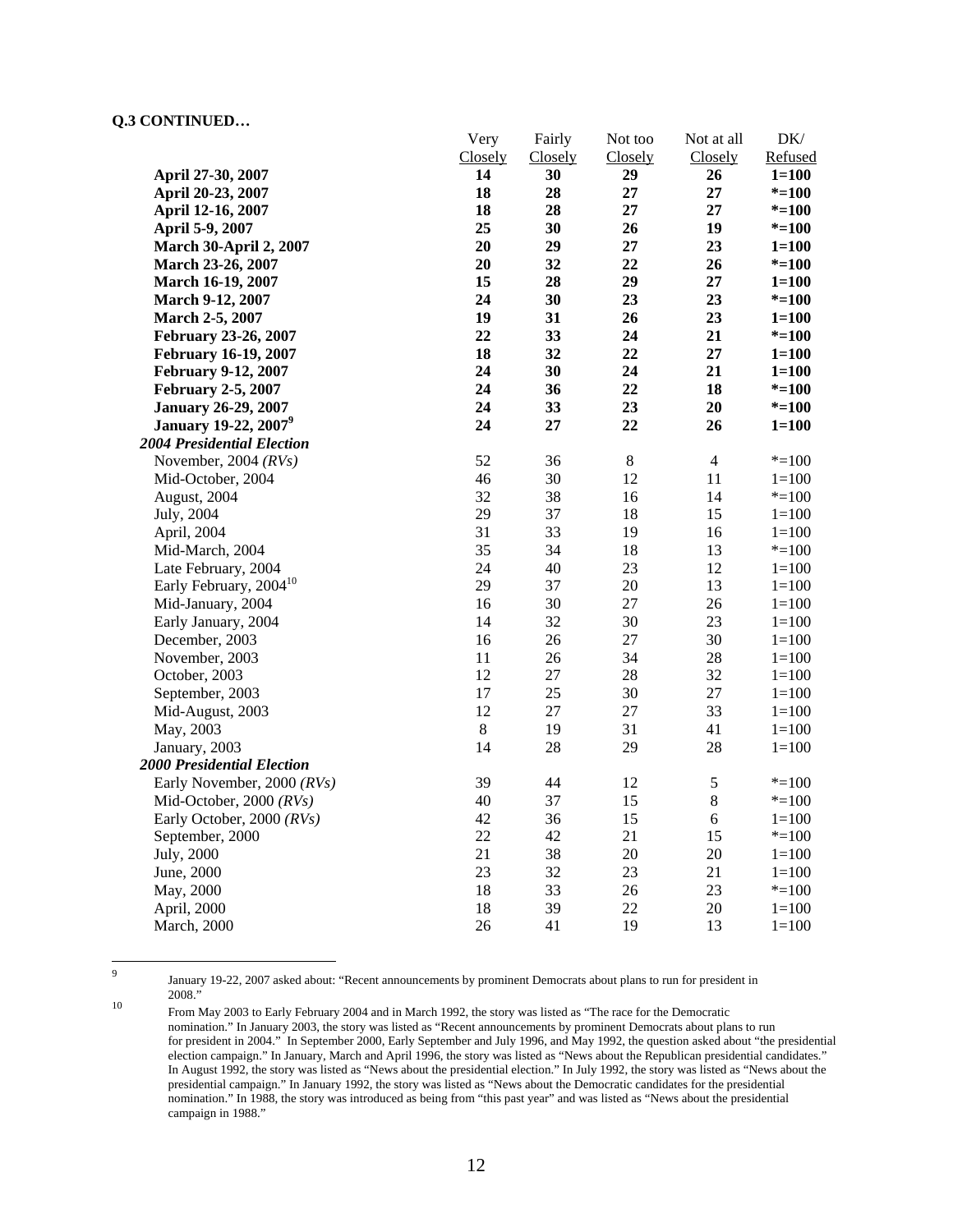|                                   | Very    | Fairly  | Not too | Not at all     | DK/       |
|-----------------------------------|---------|---------|---------|----------------|-----------|
|                                   | Closely | Closely | Closely | Closely        | Refused   |
| February, 2000                    | 26      | 36      | 21      | 17             | $* = 100$ |
| January, 2000                     | 19      | 34      | 28      | 18             | $1 = 100$ |
| December, 1999                    | 16      | 36      | 24      | 23             | $1 = 100$ |
| October, 1999                     | 17      | 32      | 28      | 22             | $1 = 100$ |
| September, 1999                   | 15      | 31      | 33      | 20             | $1 = 100$ |
| July, 1999                        | 15      | 38      | 24      | 22             | $1 = 100$ |
| June, 1999                        | 11      | 25      | 29      | 34             | $1 = 100$ |
| <b>1996 Presidential Election</b> |         |         |         |                |           |
| November, 1996 $(RVs)$            | 34      | 45      | 15      | 6              | $* = 100$ |
| October, 1996                     | 31      | 39      | 18      | 12             | $* = 100$ |
| Early September, 1996             | 24      | 36      | 23      | 17             | $* = 100$ |
| July, 1996                        | 22      | 40      | 23      | 14             | $1 = 100$ |
| March, 1996                       | 26      | 41      | 20      | 13             | $* = 100$ |
| January, 1996                     | 10      | 34      | 31      | 24             | $1 = 100$ |
| September, 1995                   | 12      | 36      | 30      | 22             | $* = 100$ |
| August, 1995                      | 13      | 34      | 28      | 25             | $* = 100$ |
| June, 1995                        | 11      | 31      | 31      | 26             | $1 = 100$ |
| <b>1992 Presidential Election</b> |         |         |         |                |           |
| October, 1992 (RVs)               | 55      | 36      | $\tau$  | $\mathbf{2}$   | $0=100$   |
| September, 1992 (RVs)             | 47      | 36      | 11      | 6              | $* = 100$ |
| August, 1992 (RVs)                | 36      | 51      | 11      | $\overline{2}$ | $0=100$   |
| July, 1992                        | 20      | 45      | 26      | 9              | $* = 100$ |
| May, 1992                         | 32      | 44      | 16      | 8              | $* = 100$ |
| March, 1992                       | 35      | 40      | 16      | 9              | $* = 100$ |
| January, 1992                     | 11      | 25      | 36      | 27             | $1 = 100$ |
| December, 1991                    | 10      | 28      | 32      | 30             | $* = 100$ |
| October, 1991                     | 12      | 26      | 31      | 29             | $2=100$   |
| <b>1988 Presidential Election</b> |         |         |         |                |           |
| October, 1988 $(RVs)$             | 43      | 44      | 11      | $\mathbf{2}$   | $* = 100$ |
| August, 1988 (RVs)                | 39      | 45      | 13      | $\mathfrak{Z}$ | $* = 100$ |
| May, 1988                         | 22      | 46      | 23      | 6              | $3=100$   |
| November, 1987                    | 15      | 28      | 35      | 21             | $1 = 100$ |
| September, 1987                   | 14      | 34      | 37      | 14             | $1 = 100$ |

Q.4 Which ONE of the stories I just mentioned have you followed most closely, or is there another story you've been following MORE closely? [**DO NOT READ LIST. ACCEPT ONLY ONE RESPONSE.]** 

- 29 Reports about the condition of the U.S. economy
- 24 News about the candidates for the 2008 presidential election<br>11 The current situation and events in Iraq
- The current situation and events in Iraq
- 10 The impact of Hurricane Dolly on the Texas coast
- 6 News about China as the Beijing Olympic Games approach<br>2 A major oil spill into the Mississippi River
- 2 A major oil spill into the Mississippi River<br>8 Some other story (SPECIFY)
- 8 Some other story **(SPECIFY)**<br>10 Don't know/Refused
- Don't know/Refused
- 100